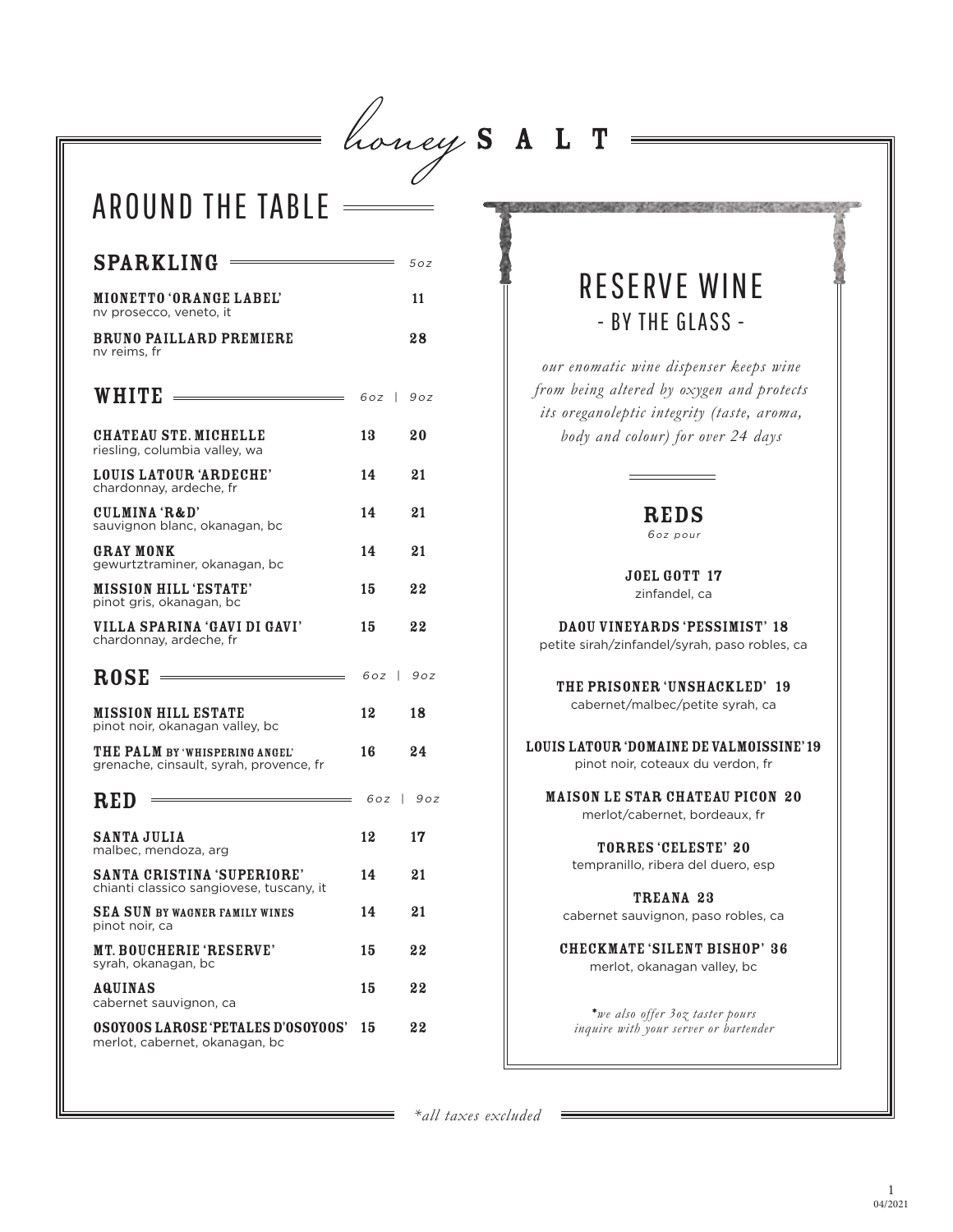honey SALT

### mionetto 'orange label' 55 CHAMPAGNE & SPARKLING

| nv, prosecco, veneto, it                                                   |    |  |  |  |
|----------------------------------------------------------------------------|----|--|--|--|
| <b>MIONETTO 'PRESTIGE' ROSE</b><br>ny, glera, pinot nero, veneto, it       |    |  |  |  |
| SIMMONET-FEBVRE CREMANT<br>ny. cremant. fr                                 | 71 |  |  |  |
| <b>MARCHESI ANTINORI 'CUVEE ROYALE'</b><br>ny, brut sparkling, tuscany, it | 86 |  |  |  |
| <b>ROSE</b>                                                                |    |  |  |  |
| <b>MISSION HILL, 'ESTATE'</b><br>pinot noir, okanagan valley, bc 2018      | 52 |  |  |  |
| SANTA MARGHERITA 'STILROSE'<br>sangiovese / barbera, verona, it 2017       | 58 |  |  |  |

| SEDOSA ORGANIC<br>bobal/tempranillo, castilla, esp 2020                           |    |  |
|-----------------------------------------------------------------------------------|----|--|
| CULMINA FAMILY ESTATE 'SAIGNEE'<br>cabernet franc/syrah/malbec, okanagan, bc 2020 | 66 |  |

#### SAUVIGNON BLANC

| CULMINA 'R&D'<br>okanagan, bc 2020                                                  | 60  |
|-------------------------------------------------------------------------------------|-----|
| <b>MATUA</b><br>marlborough, nz 2017                                                | 69  |
| ROBERT MONDAVI<br>napa valley, ca 2018                                              | 83  |
| ALAIN GUENEAU 'LA GUIBERTE'<br>sancerre. fr 2020                                    | 92  |
| <b>DUCKHORN</b><br>napa valley, ca 2017                                             | 100 |
| <b>CHATEAU STE. MICHELLE</b><br>'HORSE HEAVEN VINEYARD'<br>columbia valley, wa 2015 | 115 |

#### segura viudas cava rose 104 nv, penedes, esp ROEDERER ESTATE BRUT ROSÉ 123 nv, sparkling, anderson valley, ca bruno paillard 'premiere' cuvee 140 nv, champagne, fr bollinger 'special cuvee' 220 nv, champagne, fr

| <b>TORMARESCA CALAFURIA</b><br>negroamaro/primitivo/syrah, salento, it 2021          | 68 |
|--------------------------------------------------------------------------------------|----|
| THE PALM BY WHISPERING ANGEL'<br>grenache / cinsault / syrah, provence, fr 2019      | 69 |
| RODNEY STRONG 'ROSE OF PINOT NOIR'<br>pinot noir, russian river, ca 2018             | 78 |
| <b>CHATEAU D'ESCLANS WHISPERING ANGELY</b><br>grenache/syrah/rolle, provence, france | 96 |

#### CHARDONNAY =

| LOUIS LATOUR 'ARDECHE'<br>coteaux de l'ardeche, fr 2016       | 60  |
|---------------------------------------------------------------|-----|
| SIMMONET FEBVRE CHABLIS<br>burgundy, fr 2017                  | 73  |
| <b>DAOU VINEYARDS</b><br>paso robles, ca 2018                 | 77  |
| <b>MEYER FAMILY 'MCLEAN CREEK'</b><br>okanagan falls, bc 2016 | 94  |
| <b>FREEMARK ABBEY</b><br>okanagan, bc 2020                    | 108 |
| CHECKMATE 'ATTACK'<br>napa valley, ca 2016                    | 165 |

#### PINOT GRIS | PINOT GRIGIO | RIESLING | OTHER AROMATIC WHITES ====

 $\equiv$ 

| CASTELLO DI GABBIANO, 'CAVALIERE D'ORO' 50<br>pinot grigio, venezia, it 2017 |                    | VILLA SPARINA 'GAVI DI GAVI'<br>cortese, piedmont, it 2018  | 65  |
|------------------------------------------------------------------------------|--------------------|-------------------------------------------------------------|-----|
| CHATEAU STE. MICHELLE<br>riesling, columbia valley, wa 2018                  | 56                 | <b>JORGE ORDONEZ 'BOTANI'</b><br>moscatel, malaga, esp 2016 | 70  |
| <b>GRAY MONK</b><br>gewurtztraminer, okanagan, bc 2019                       | 60                 | GUNDERLOCH 'FRITZ'<br>riesling, rhinehessen, germany 2015   | 79  |
| <b>MISSION HILL 'ESTATE'</b><br>pinot gris, okanagan, bc 2019                | 65                 | TREANA BLANC<br>viognier/marsanne, central coast, ca 2015   | 112 |
|                                                                              | <b>ALL BOTTLES</b> | 750MI                                                       |     |

*\*all taxes excluded*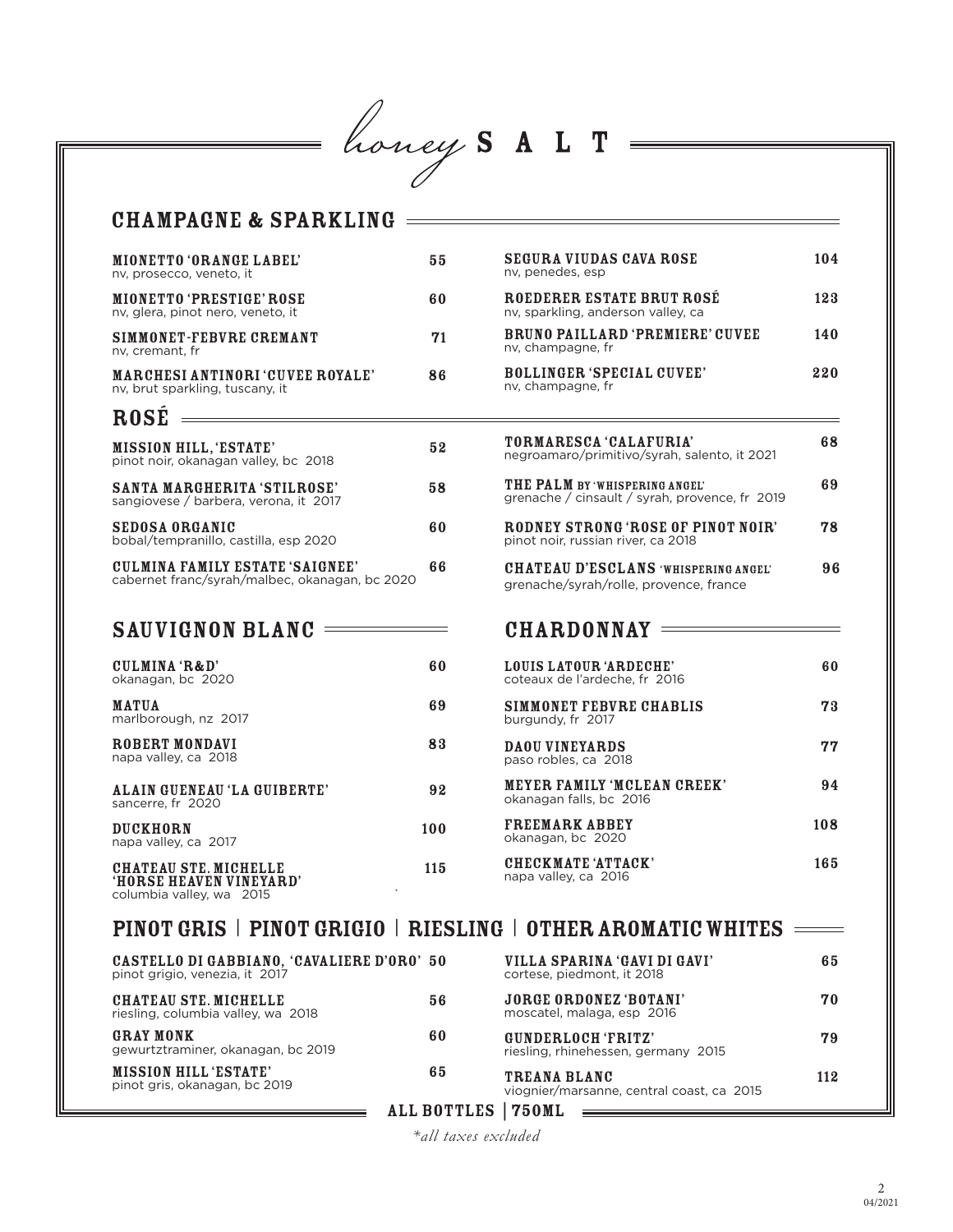= honey  $S A L T =$ 

| SEA SUN BY WAGNER FAMILY WINES<br>pinot noir, california 2019                 | 60  | RODNEY STRONG<br>pinot noir, russian river, ca 2016                                | 88  |
|-------------------------------------------------------------------------------|-----|------------------------------------------------------------------------------------|-----|
| <b>JOSEPH DROUHIN</b><br>gamay noir, beaujolais-villages, fr 2014             | 72  | <b>LYRIC BY ETUDE WINES</b><br>santa barbara, ca 2016                              | 90  |
| LOUIS LATOUR DOMAINE DE VALMOISSINE<br>pinot noir, coteaux du verdon, fr 2014 | 84  | MEYER FAMILY 'MCLEAN CREEK'<br>pinot noir, okanagan falls, bc 2017                 | 114 |
| <b>CABERNET &amp; BLENDS</b>                                                  |     | <b>MERLOT &amp; BLENDS</b>                                                         |     |
| <b>MISSION HILL 'ESTATE SERIES'</b><br>cabernet/merlot, okanagan, bc 2015     | 62  | <b>OSOYOOS LAROSE 'PETALES D'OSOYOOS'</b><br>merlot, cabernet, okanagan, bc 2018   | 65  |
| <b>AQUINAS</b><br>cabernet, north coast, ca 2017                              | 65  | LASTELLA 'FORTISSIMO'<br>merlot/sangiovese/cabernet, okanagan, bc 2016             | 86  |
| <b>WATERBROOK</b><br>cabernet, walla walla, wa 2016                           | 76  | <b>MAISON LE STAR CHATEAU PICON</b><br>merlot/cabernet, bordeaux, fr 2016          | 86  |
| THE PRISONER 'UNSHACKLED<br>cabernet/malbec/petite syrah, ca 2019             | 82  | VANESSA VINEYARD, 'RIGHT BANK'<br>merlot/cabernet/cabernet franc okanagan, bc 2014 | 101 |
| <b>RODNEY STRONG</b><br>cabernet, alexander valley, ca 2015                   | 88  | <b>FRESCOBALDI 'LUCENTE'</b><br>merlot/sangiovese, tuscany, it 2016                | 112 |
| <b>TREANA</b><br>cabernet, paso robles, ca 2018                               | 105 | LAUGHING STOCK, 'PORTFOLIO'<br>merlot/cabernet/cab franc, okanagan, bc 2016        | 128 |
| DECOY BY DUCKHORN VINEYARDS<br>cabernet, sonoma, ca 2017                      | 125 | <b>CHECKMATE 'SILENT BISHOP'</b><br>merlot, okanagan valley, bc 2016               | 154 |

| <b>SANTA JULIA</b><br>malbec, mendoza, arg 2018                                        | 52 | <b>TERRAZAS DE LOS ANDES</b><br>malbec, mendoza, arg 2017                        | 72 |
|----------------------------------------------------------------------------------------|----|----------------------------------------------------------------------------------|----|
| <b>SANTA CRISTINA 'SUPERIORE'</b><br>CHIANTI CLASSICO<br>sangiovese, tuscany, it 2016  | 60 | <b>JOEL GOTT</b><br>zinfandel, ca 2017                                           | 73 |
| MT. BOUCHERIE 'RESERVE'<br>syrah, okanagan, bc 2017                                    | 65 | DAOU VINEYARDS 'PESSIMIST'<br>petite sirah/zinfandel/syrah, paso robles, ca 2018 | 82 |
| <b>BRUNEL DE LA GARDINE COTES DU RHONE</b><br>grenache/syrah/mourvedre, rhone, fr 2017 | 70 | <b>TORRES 'CELESTE'</b><br>tempranillo, ribera del duero, esp 2015               | 86 |

ALL BOTTLES | 750ml

*\*all taxes excluded*